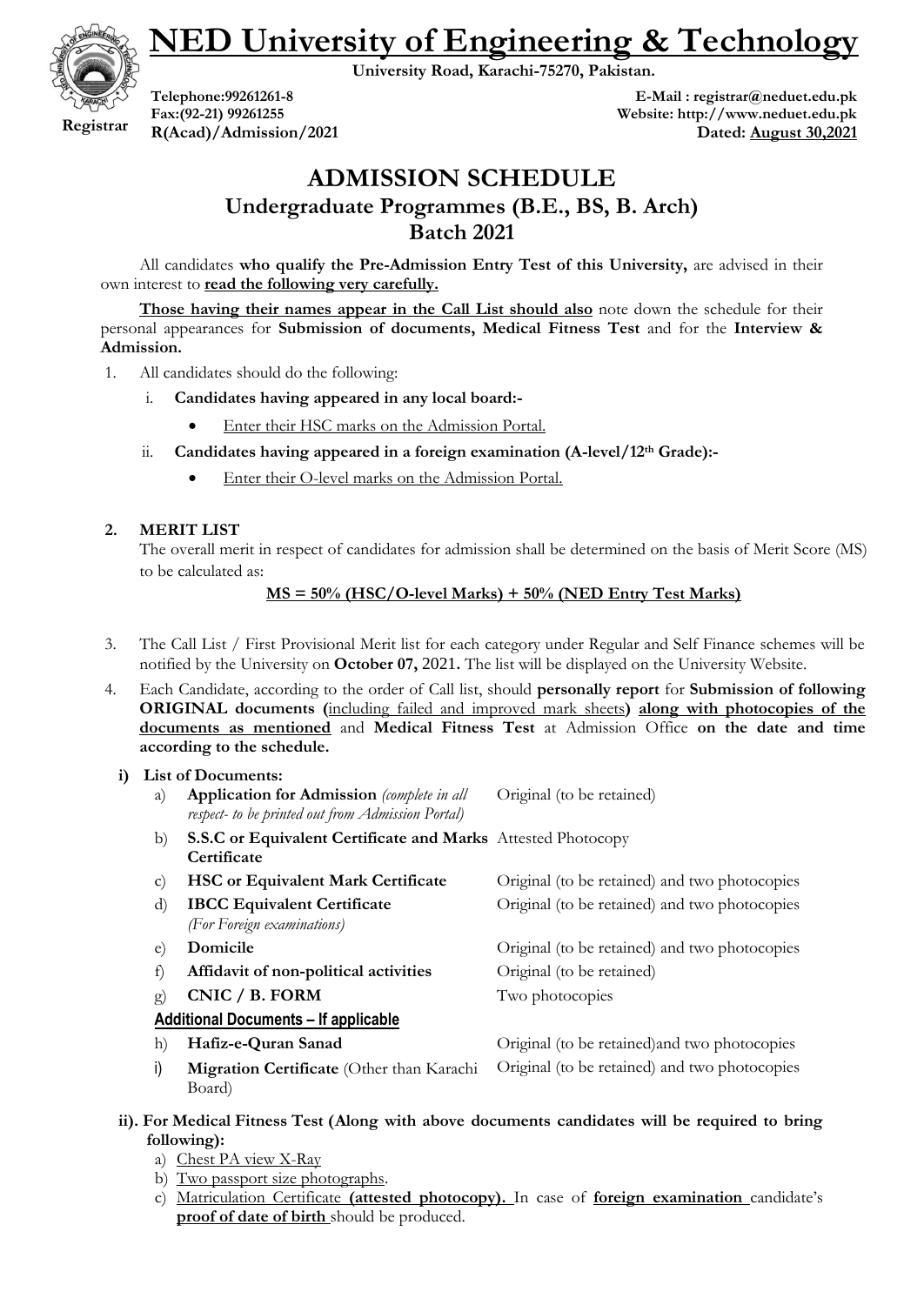**5.** Candidates would be required to appear before the Interview Committee on specific date and time, as annexed, to choose the discipline from the available seats in their respective category. The selection of discipline / programme is based on a computerized interactive process. **The choice of available seats would decrease as one goes down in the order of merit** and each candidate will have to make **"on-the-spot"** choice from the seats available. Therefore, they should come prepared to choose the discipline so as to make quick decision. Following are the details of the discipline for which admission will be offered:

|            | <b>Bachelor of Engineering (BE) Programmes</b> |                        |                            |            | <b>BS/BARCH Programmes</b> |
|------------|------------------------------------------------|------------------------|----------------------------|------------|----------------------------|
| CE         | Civil                                          | TE                     | Textile                    | CT         | Computer Sc.               |
| CE(UE)     | Civil with specialization<br>in Urban          | IM                     | Industrial & Manufacturing | <b>TCT</b> | Computer Sc. (at TIEST)    |
| CE(CN)     | Civil with specialization<br>in Construction   | AU                     | Automotive                 | EG         | <b>English Linguistics</b> |
| <b>PE</b>  | Petroleum                                      | <b>BM</b>              | Biomedical                 | DS         | Development Studies        |
| <b>TCE</b> | Civil (at TIESTs)                              | <b>PP</b>              | Polymer & Petrochemical    | <b>TS</b>  | <b>Textile Sciences</b>    |
| CH         | Chemical                                       | EE                     | Electrical                 | CF         | Computational Finance      |
| FD         | Food                                           | $\overline{\text{CS}}$ | Computer & Info. Systems   | AP         | <b>Applied Physics</b>     |
| <b>MM</b>  | Materials                                      | <b>EL</b>              | Electronic                 | IC         | Industrial Chemistry       |
| <b>MY</b>  | Metallurgical                                  | <b>TC</b>              | Telecommunications         | <b>MG</b>  | Management Science         |
| <b>ME</b>  | Mechanical                                     | <b>SE</b>              | Software                   | EC         | Economics & Finance        |
|            |                                                |                        |                            | AR         | Architecture               |

- 6. **If the candidate is unable to attend the interview in case of "exceptional circumstances" he / she may authorize any person, preferably a parent, to come on the interview day and take decision on behalf of the candidate. The person so authorized shall have to complete all formalities required by the University, regarding admission process. Candidates who expect to face exceptional circumstances should contact the Chairman Admission Committee well in time.**
- 7. The name of candidates who do not appear for medical, do not submit the original documents and/or fail to appear for interview / Admission on the specified schedule dates for their respective category, shall be removed from the schedule List.
- 8. **If a Candidate reports for admission after his/her scheduled date/time, University authority may consider him /her for admission on merit against available seats under respective category.**
- 9. All candidates should bring **Cash/Pay-Order** of following amount in favour of D**irector Finance of NED University on the day of Interview Admission**.

| Discipline | All Engineering<br>programmes and<br>BS (CSIT) | Architecture   | All BS programmes<br>except CSIT and<br><i>Industrial Chemistry</i> | BS<br>(Industrial Chemistry) | BS (Computer Science)<br>$&\text{BE(Civil)}$<br>at TIEST |
|------------|------------------------------------------------|----------------|---------------------------------------------------------------------|------------------------------|----------------------------------------------------------|
| Fee        | $Rs. 66,000/-$                                 | $Rs. 67.500/-$ | $Rs. 66,000/-$                                                      | $Rs. 67,000/-$               | $Rs.76,000/-$                                            |

**Note:** For the purpose of reference the printed documents related to admission (e.g. Prospectus, Merit List, and Admission Schedule etc.) shall be quoted in case of any objections / claims. No telephonic or personal statements shall be considered relevant in case any of such claims.

#### **REGISTRAR**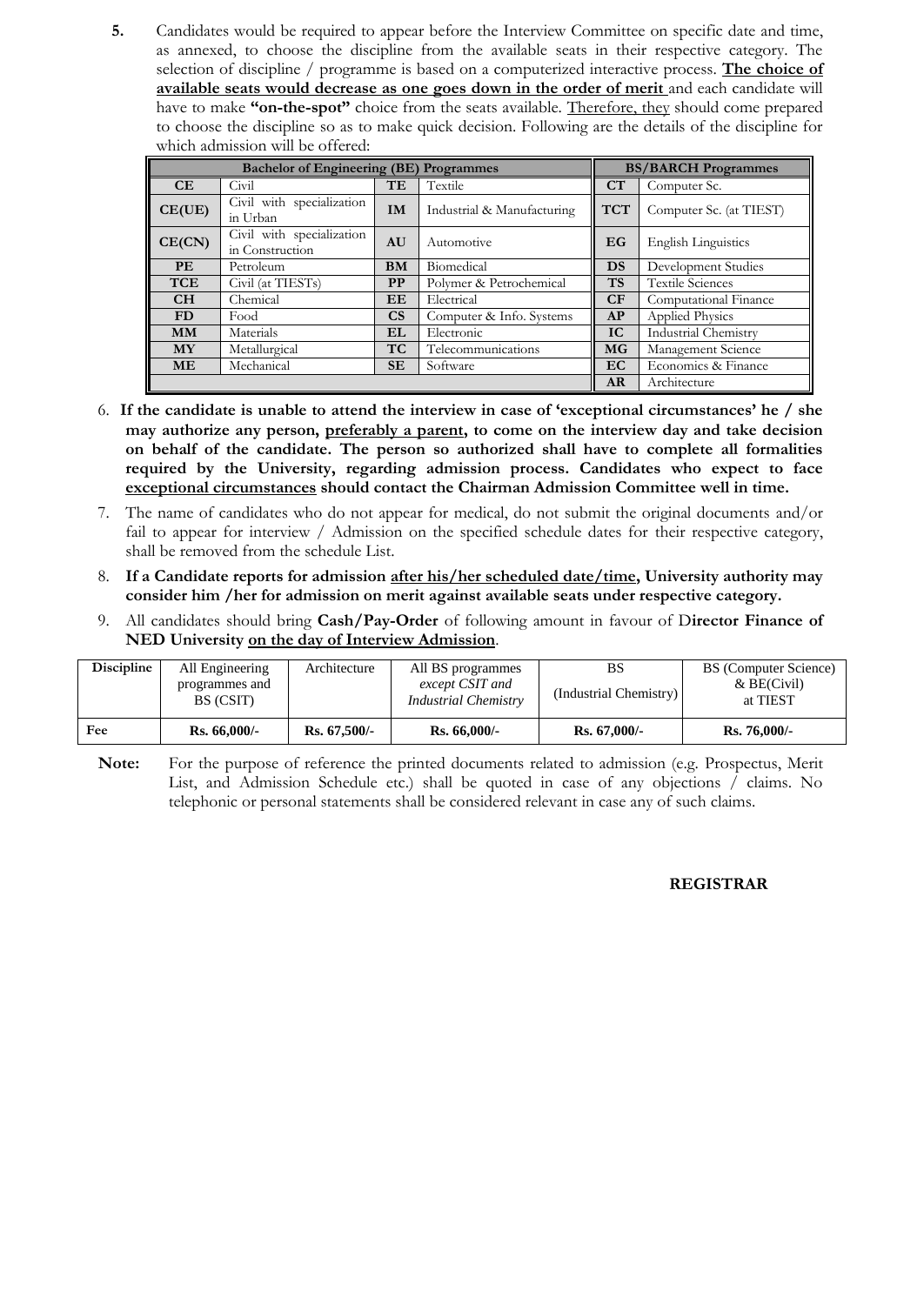# **ADMISSION SCHEDULE** FIRST YEAR ADMISSION BATCH 2021

| Entry Test to be Held on  | On different dates              | HSC/Eqv. Marks Submission Date | $04 - 10 - 2021$ |
|---------------------------|---------------------------------|--------------------------------|------------------|
| Hafiz–e–Quran Test        | On different dates <sup>•</sup> | Display of Merit/Call List     | $07 - 10 - 2021$ |
| Orientation for new Batch | 04-11-2021                      | First Year classes start on    | $05 - 11 - 2021$ |

#### \* Notified on NED UET website

Only those candidates who are having their names appeared in the Call List displayed on University website [www.neduet.edu.pk](http://www.neduet.edu.pk/) should report according to the following schedule.

# A) (Hyderabad, Mirpurkhas, Sukkur & Larkana Boards)

| $S+$ | <b>Board Category</b>          | Date                   | <b>Medical Fitness</b><br>and Documents<br>Submission | Interview &<br>Admission |
|------|--------------------------------|------------------------|-------------------------------------------------------|--------------------------|
|      |                                |                        | Time                                                  | Time                     |
| 1.   | Hyderabad $[R-2(a), SF-2(a)]$  |                        | 0930 hrs.                                             | 1115 hrs.                |
| 2.   | Mirpurkhas $[R-2(b), SF-2(b)]$ |                        | 1100 hrs.                                             | 1230 hrs.                |
| 3.   | Sukkur $[R-2(c), SF-2(c)]$     | 11-10-2021<br>(Monday) | 1145 hrs.                                             | 1330 hrs.                |
| 4.   | Larkana $[R-2(d), SF-2(d)]$    |                        | 1230 hrs.                                             | 1430 hrs.                |
| 5.   | Nawabshah $[R-2(e), SF-2(e)]$  |                        | 1430 hrs.                                             | 1530 hrs.                |

# **B**) (Reserved Seats, NED Teaching & Non-Teaching, NEDAN)

| $S, \#$ | <b>Board Category</b>                                                                                                                                       | Date       | <b>Medical Fitness</b><br>and Documents<br>Submission | Interview &<br>Admission |
|---------|-------------------------------------------------------------------------------------------------------------------------------------------------------------|------------|-------------------------------------------------------|--------------------------|
|         |                                                                                                                                                             |            | Time                                                  | Time                     |
| 1.      | Real Sons/Daughters of Professional<br>Engineers/ Architects & Planners/ NEDAN<br>Life Members/Expatriate Pakistanis<br>$[SF-9(a), SF-9(b), SF-8, SF-9(c)]$ | 11-10-2021 | $1030$ hrs.                                           | 0930hrs.                 |
| 2.      | Real Sons/Daughters of NED University<br>Teaching Staff [R-7(a)]                                                                                            | (Monday)   | $1130$ hrs.                                           | $1015$ hrs.              |
| 3.      | Real Sons/Daughters of NED University<br>Non-Teaching Staff [ <b>R-7(b)</b> ]                                                                               |            | $1200$ hrs.                                           | $1045$ hrs.              |

# **C**) (Federal, Aga Khan, 12<sup>th</sup> Grade and Other Boards)

| $S+$ | <b>Board Category</b>                                                     | Date       | <b>Medical Fitness</b><br>and Documents<br>Submission | Interview &<br>Admission |
|------|---------------------------------------------------------------------------|------------|-------------------------------------------------------|--------------------------|
|      |                                                                           |            | Time                                                  | Time                     |
| 1.   | Other Local Boards [R-5, SF-5]                                            |            | 0900 hrs.                                             | 0930 hrs.                |
| 2.   | Aga Khan [R-3(b), SF-3(b)/R-3(c)/R-3(d)]                                  |            | 0945 hrs.                                             | 1030 hrs.                |
| 3.   | Federal Board [(R-3(a), SF-3(a), SF-6(c)]                                 | 12-10-2021 | 1045 hrs.                                             | 1145 hrs.                |
| 4.   | 12 <sup>th</sup> Grades & Equivalent<br>$[R-4(c)/SF-4(b)/SF-6(b)/R-4(d)]$ | (Tuesday)  | 1130 hrs.                                             | 1400 hrs.                |
| 5.   | Ziauddin Board [R-3(e)]                                                   |            | 1230 hrs.                                             | 1500 hrs.                |

#### **D**) (A-level/Equivalent)

| $S+$ | <b>Board Category</b>                                 | Date                      | <b>Medical Fitness</b><br>and Documents<br>Submission<br>Time | Interview<br>&<br>Admission<br>Time |
|------|-------------------------------------------------------|---------------------------|---------------------------------------------------------------|-------------------------------------|
| 1.   | Commerce/Arts) $[R-4(e)/R-4(f)]$                      |                           | 900 hrs.                                                      | 930 hrs.                            |
|      | A-Level (Pre-Engg./Comp Sc. [R-4(a)/SF-4(a)/ SF-6(a)] | 13-10-2021<br>(Wednesday) | 1000 hrs.                                                     | 1030 hrs.                           |

#### **E) SPONSOR'S SEATS [SF-11]**

| $S+$ |      | University Call No. |            | <b>Medical Fitness and</b><br>Documents Submission | Interview &<br>Admission |  |
|------|------|---------------------|------------|----------------------------------------------------|--------------------------|--|
|      | From |                     | Date       | Time                                               | Time                     |  |
|      | 001  | 070                 | 22-10-2021 | 1200 hrs.                                          | 1230 hrs.                |  |
|      | 071  | 150                 | (Friday)   | 1400hrs.                                           | 1430hrs.                 |  |